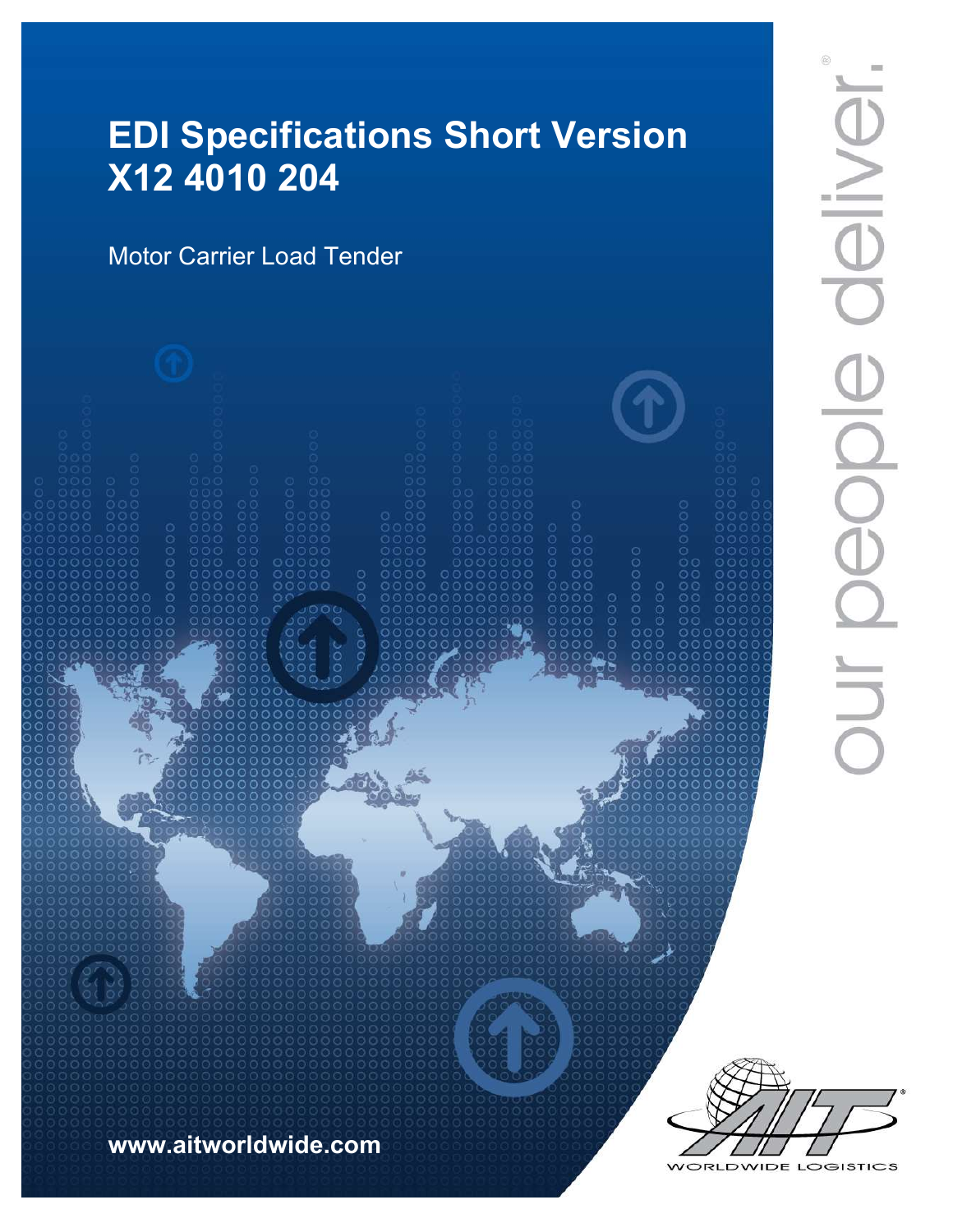

| <b>ST</b> Transaction Set Header<br>Segment:<br><b>Position:</b><br>010<br>Loop:<br>Level:<br>Heading<br>Usage:<br>Mandatory<br><b>Data Element Summary</b><br>Ref.<br>Data<br><b>Attributes</b><br>Des.<br><b>Element Name</b><br>M<br><b>ST01</b><br><b>Transaction Set Identifier Code</b><br>M ID 3/3<br>143<br>Code uniquely identifying a Transaction Set<br>204<br>Motor Carrier Load Tender<br>M<br><b>ST02</b><br><b>Transaction Set Control Number</b><br>M AN 4/9<br>329<br>$\mathbf{B2}$ Beginning Segment for Shipment Information Transaction<br>Segment:<br><b>Position:</b><br>020<br>Loop:<br>Level:<br>Heading<br>Usage:<br>Mandatory<br>Max Use:<br>$\mathbf 1$<br>To transmit basic data relating to shipment information<br><b>Purpose:</b><br><b>Data Element Summary</b><br>Ref.<br>Data<br><b>Element Name</b><br><b>Attributes</b><br><u>Des.</u><br><b>B202</b><br><b>Standard Carrier Alpha Code</b><br>O ID 2/4<br>140<br>Standard Carrier Alpha Code<br><b>B204</b><br><b>Shipment Identification Number</b><br><b>M AN 1/30</b><br>145<br>M<br><b>B206</b><br>146<br><b>Shipment Method of Payment</b><br><b>M</b> ID 2/2<br><b>B2A</b> Set Purpose<br>Segment:<br><b>Position:</b><br>030<br>Loop:<br>Level:<br>Heading<br>Usage:<br>Mandatory<br><b>Max Use:</b><br>1<br><b>Purpose:</b><br>To allow for positive identification of transaction set purpose<br><b>Data Element Summary</b><br>Ref.<br><b>Data</b><br><b>Attributes</b><br>Des.<br><b>Element Name</b><br>M<br><b>B2A01</b><br>353<br><b>Transaction Set Purpose Code</b><br><b>M</b> ID 2/2<br>Code identifying purpose of transaction set<br>$00\,$<br>Original<br>01<br>Cancellation<br>02<br>Add |  |  |  |
|-----------------------------------------------------------------------------------------------------------------------------------------------------------------------------------------------------------------------------------------------------------------------------------------------------------------------------------------------------------------------------------------------------------------------------------------------------------------------------------------------------------------------------------------------------------------------------------------------------------------------------------------------------------------------------------------------------------------------------------------------------------------------------------------------------------------------------------------------------------------------------------------------------------------------------------------------------------------------------------------------------------------------------------------------------------------------------------------------------------------------------------------------------------------------------------------------------------------------------------------------------------------------------------------------------------------------------------------------------------------------------------------------------------------------------------------------------------------------------------------------------------------------------------------------------------------------------------------------------------------------------------------------------------------------------------------------------|--|--|--|
|                                                                                                                                                                                                                                                                                                                                                                                                                                                                                                                                                                                                                                                                                                                                                                                                                                                                                                                                                                                                                                                                                                                                                                                                                                                                                                                                                                                                                                                                                                                                                                                                                                                                                                     |  |  |  |
|                                                                                                                                                                                                                                                                                                                                                                                                                                                                                                                                                                                                                                                                                                                                                                                                                                                                                                                                                                                                                                                                                                                                                                                                                                                                                                                                                                                                                                                                                                                                                                                                                                                                                                     |  |  |  |
|                                                                                                                                                                                                                                                                                                                                                                                                                                                                                                                                                                                                                                                                                                                                                                                                                                                                                                                                                                                                                                                                                                                                                                                                                                                                                                                                                                                                                                                                                                                                                                                                                                                                                                     |  |  |  |
|                                                                                                                                                                                                                                                                                                                                                                                                                                                                                                                                                                                                                                                                                                                                                                                                                                                                                                                                                                                                                                                                                                                                                                                                                                                                                                                                                                                                                                                                                                                                                                                                                                                                                                     |  |  |  |
|                                                                                                                                                                                                                                                                                                                                                                                                                                                                                                                                                                                                                                                                                                                                                                                                                                                                                                                                                                                                                                                                                                                                                                                                                                                                                                                                                                                                                                                                                                                                                                                                                                                                                                     |  |  |  |
|                                                                                                                                                                                                                                                                                                                                                                                                                                                                                                                                                                                                                                                                                                                                                                                                                                                                                                                                                                                                                                                                                                                                                                                                                                                                                                                                                                                                                                                                                                                                                                                                                                                                                                     |  |  |  |
|                                                                                                                                                                                                                                                                                                                                                                                                                                                                                                                                                                                                                                                                                                                                                                                                                                                                                                                                                                                                                                                                                                                                                                                                                                                                                                                                                                                                                                                                                                                                                                                                                                                                                                     |  |  |  |
|                                                                                                                                                                                                                                                                                                                                                                                                                                                                                                                                                                                                                                                                                                                                                                                                                                                                                                                                                                                                                                                                                                                                                                                                                                                                                                                                                                                                                                                                                                                                                                                                                                                                                                     |  |  |  |
|                                                                                                                                                                                                                                                                                                                                                                                                                                                                                                                                                                                                                                                                                                                                                                                                                                                                                                                                                                                                                                                                                                                                                                                                                                                                                                                                                                                                                                                                                                                                                                                                                                                                                                     |  |  |  |
|                                                                                                                                                                                                                                                                                                                                                                                                                                                                                                                                                                                                                                                                                                                                                                                                                                                                                                                                                                                                                                                                                                                                                                                                                                                                                                                                                                                                                                                                                                                                                                                                                                                                                                     |  |  |  |
|                                                                                                                                                                                                                                                                                                                                                                                                                                                                                                                                                                                                                                                                                                                                                                                                                                                                                                                                                                                                                                                                                                                                                                                                                                                                                                                                                                                                                                                                                                                                                                                                                                                                                                     |  |  |  |
|                                                                                                                                                                                                                                                                                                                                                                                                                                                                                                                                                                                                                                                                                                                                                                                                                                                                                                                                                                                                                                                                                                                                                                                                                                                                                                                                                                                                                                                                                                                                                                                                                                                                                                     |  |  |  |
|                                                                                                                                                                                                                                                                                                                                                                                                                                                                                                                                                                                                                                                                                                                                                                                                                                                                                                                                                                                                                                                                                                                                                                                                                                                                                                                                                                                                                                                                                                                                                                                                                                                                                                     |  |  |  |
|                                                                                                                                                                                                                                                                                                                                                                                                                                                                                                                                                                                                                                                                                                                                                                                                                                                                                                                                                                                                                                                                                                                                                                                                                                                                                                                                                                                                                                                                                                                                                                                                                                                                                                     |  |  |  |
|                                                                                                                                                                                                                                                                                                                                                                                                                                                                                                                                                                                                                                                                                                                                                                                                                                                                                                                                                                                                                                                                                                                                                                                                                                                                                                                                                                                                                                                                                                                                                                                                                                                                                                     |  |  |  |
|                                                                                                                                                                                                                                                                                                                                                                                                                                                                                                                                                                                                                                                                                                                                                                                                                                                                                                                                                                                                                                                                                                                                                                                                                                                                                                                                                                                                                                                                                                                                                                                                                                                                                                     |  |  |  |
|                                                                                                                                                                                                                                                                                                                                                                                                                                                                                                                                                                                                                                                                                                                                                                                                                                                                                                                                                                                                                                                                                                                                                                                                                                                                                                                                                                                                                                                                                                                                                                                                                                                                                                     |  |  |  |
|                                                                                                                                                                                                                                                                                                                                                                                                                                                                                                                                                                                                                                                                                                                                                                                                                                                                                                                                                                                                                                                                                                                                                                                                                                                                                                                                                                                                                                                                                                                                                                                                                                                                                                     |  |  |  |
|                                                                                                                                                                                                                                                                                                                                                                                                                                                                                                                                                                                                                                                                                                                                                                                                                                                                                                                                                                                                                                                                                                                                                                                                                                                                                                                                                                                                                                                                                                                                                                                                                                                                                                     |  |  |  |
|                                                                                                                                                                                                                                                                                                                                                                                                                                                                                                                                                                                                                                                                                                                                                                                                                                                                                                                                                                                                                                                                                                                                                                                                                                                                                                                                                                                                                                                                                                                                                                                                                                                                                                     |  |  |  |
|                                                                                                                                                                                                                                                                                                                                                                                                                                                                                                                                                                                                                                                                                                                                                                                                                                                                                                                                                                                                                                                                                                                                                                                                                                                                                                                                                                                                                                                                                                                                                                                                                                                                                                     |  |  |  |
|                                                                                                                                                                                                                                                                                                                                                                                                                                                                                                                                                                                                                                                                                                                                                                                                                                                                                                                                                                                                                                                                                                                                                                                                                                                                                                                                                                                                                                                                                                                                                                                                                                                                                                     |  |  |  |
|                                                                                                                                                                                                                                                                                                                                                                                                                                                                                                                                                                                                                                                                                                                                                                                                                                                                                                                                                                                                                                                                                                                                                                                                                                                                                                                                                                                                                                                                                                                                                                                                                                                                                                     |  |  |  |
|                                                                                                                                                                                                                                                                                                                                                                                                                                                                                                                                                                                                                                                                                                                                                                                                                                                                                                                                                                                                                                                                                                                                                                                                                                                                                                                                                                                                                                                                                                                                                                                                                                                                                                     |  |  |  |
|                                                                                                                                                                                                                                                                                                                                                                                                                                                                                                                                                                                                                                                                                                                                                                                                                                                                                                                                                                                                                                                                                                                                                                                                                                                                                                                                                                                                                                                                                                                                                                                                                                                                                                     |  |  |  |
|                                                                                                                                                                                                                                                                                                                                                                                                                                                                                                                                                                                                                                                                                                                                                                                                                                                                                                                                                                                                                                                                                                                                                                                                                                                                                                                                                                                                                                                                                                                                                                                                                                                                                                     |  |  |  |
|                                                                                                                                                                                                                                                                                                                                                                                                                                                                                                                                                                                                                                                                                                                                                                                                                                                                                                                                                                                                                                                                                                                                                                                                                                                                                                                                                                                                                                                                                                                                                                                                                                                                                                     |  |  |  |
|                                                                                                                                                                                                                                                                                                                                                                                                                                                                                                                                                                                                                                                                                                                                                                                                                                                                                                                                                                                                                                                                                                                                                                                                                                                                                                                                                                                                                                                                                                                                                                                                                                                                                                     |  |  |  |
|                                                                                                                                                                                                                                                                                                                                                                                                                                                                                                                                                                                                                                                                                                                                                                                                                                                                                                                                                                                                                                                                                                                                                                                                                                                                                                                                                                                                                                                                                                                                                                                                                                                                                                     |  |  |  |
|                                                                                                                                                                                                                                                                                                                                                                                                                                                                                                                                                                                                                                                                                                                                                                                                                                                                                                                                                                                                                                                                                                                                                                                                                                                                                                                                                                                                                                                                                                                                                                                                                                                                                                     |  |  |  |
|                                                                                                                                                                                                                                                                                                                                                                                                                                                                                                                                                                                                                                                                                                                                                                                                                                                                                                                                                                                                                                                                                                                                                                                                                                                                                                                                                                                                                                                                                                                                                                                                                                                                                                     |  |  |  |
|                                                                                                                                                                                                                                                                                                                                                                                                                                                                                                                                                                                                                                                                                                                                                                                                                                                                                                                                                                                                                                                                                                                                                                                                                                                                                                                                                                                                                                                                                                                                                                                                                                                                                                     |  |  |  |
|                                                                                                                                                                                                                                                                                                                                                                                                                                                                                                                                                                                                                                                                                                                                                                                                                                                                                                                                                                                                                                                                                                                                                                                                                                                                                                                                                                                                                                                                                                                                                                                                                                                                                                     |  |  |  |
|                                                                                                                                                                                                                                                                                                                                                                                                                                                                                                                                                                                                                                                                                                                                                                                                                                                                                                                                                                                                                                                                                                                                                                                                                                                                                                                                                                                                                                                                                                                                                                                                                                                                                                     |  |  |  |
|                                                                                                                                                                                                                                                                                                                                                                                                                                                                                                                                                                                                                                                                                                                                                                                                                                                                                                                                                                                                                                                                                                                                                                                                                                                                                                                                                                                                                                                                                                                                                                                                                                                                                                     |  |  |  |
|                                                                                                                                                                                                                                                                                                                                                                                                                                                                                                                                                                                                                                                                                                                                                                                                                                                                                                                                                                                                                                                                                                                                                                                                                                                                                                                                                                                                                                                                                                                                                                                                                                                                                                     |  |  |  |
|                                                                                                                                                                                                                                                                                                                                                                                                                                                                                                                                                                                                                                                                                                                                                                                                                                                                                                                                                                                                                                                                                                                                                                                                                                                                                                                                                                                                                                                                                                                                                                                                                                                                                                     |  |  |  |
|                                                                                                                                                                                                                                                                                                                                                                                                                                                                                                                                                                                                                                                                                                                                                                                                                                                                                                                                                                                                                                                                                                                                                                                                                                                                                                                                                                                                                                                                                                                                                                                                                                                                                                     |  |  |  |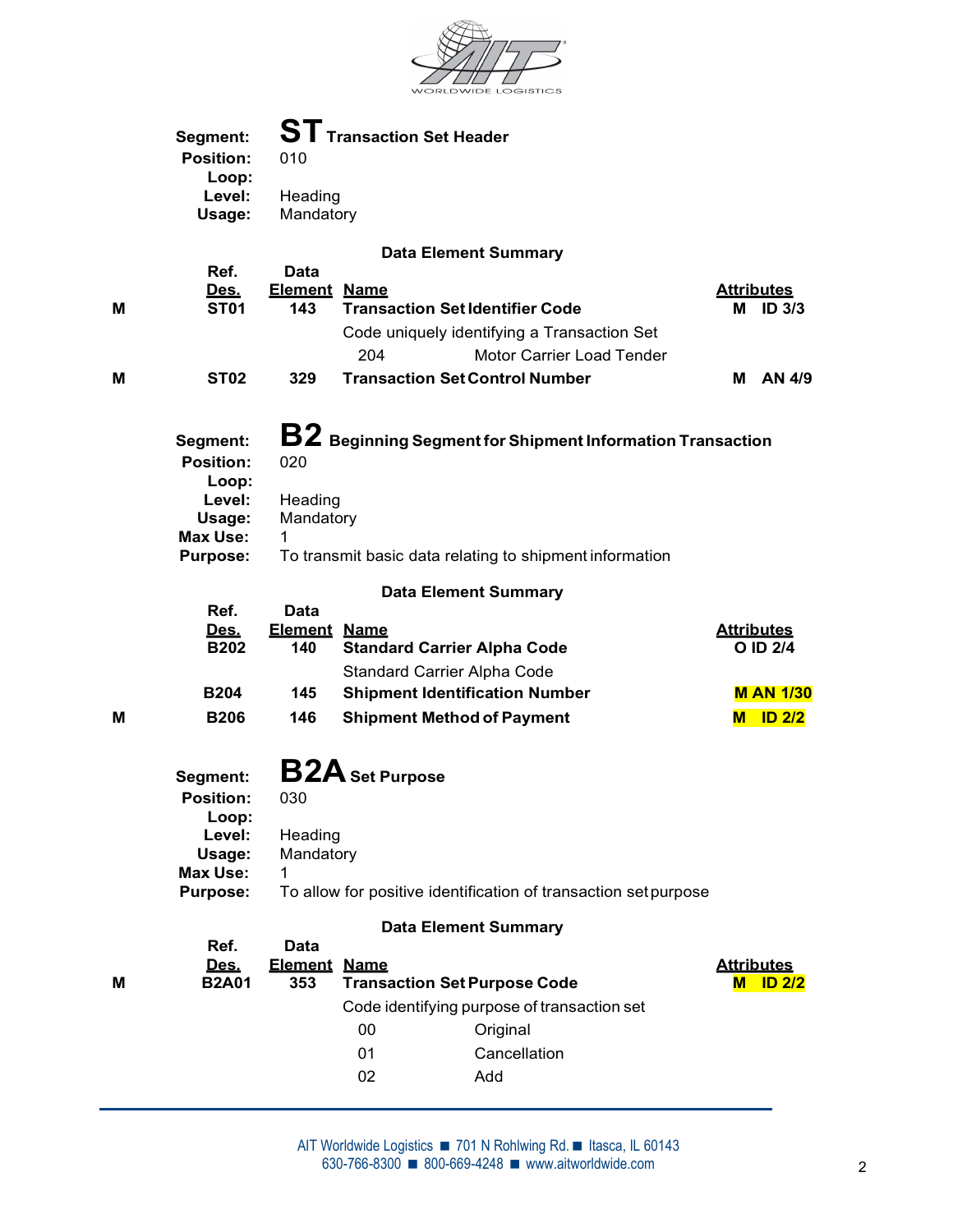

03 Delete 04 Change

Segment: L11 Business Instructions and Reference Number<br>Purpose: To specify instructions in this business relationship or a ref

To specify instructions in this business relationship or a reference number

### Data Element Summary

| Ref.  | Data         |                                           |                   |  |
|-------|--------------|-------------------------------------------|-------------------|--|
| Des.  | Element Name |                                           | <b>Attributes</b> |  |
| L1101 | 127          | <b>Reference Identification</b>           | $X$ AN 1/30       |  |
| L1102 | 128          | <b>Reference Identification Qualifier</b> | $X$ ID 2/3        |  |
| L1103 | 352          | <b>Description</b>                        | X AN 1/80         |  |
|       |              |                                           |                   |  |

Segment: G62 Date/Time

|                              |                               |                                      | <b>Data Element Summary</b>       |                   |            |  |
|------------------------------|-------------------------------|--------------------------------------|-----------------------------------|-------------------|------------|--|
| Ref.<br><u>Des.</u><br>G6201 | <b>Data</b><br>Element<br>432 | <u>Name</u><br><b>Date Qualifier</b> |                                   | <b>Attributes</b> | $X$ ID 2/2 |  |
|                              |                               | Code specifying type of date         |                                   |                   |            |  |
|                              |                               | 64                                   | Must Respond By                   |                   |            |  |
| G6202                        | 373                           | <b>Date</b>                          |                                   |                   | X DT 8/8   |  |
|                              |                               | Date expressed as CCYYMMDD           |                                   |                   |            |  |
| G6203                        | 176                           | <b>Time Qualifier</b>                |                                   | <b>X</b>          | ID $1/2$   |  |
|                              |                               |                                      | Code specifying the reported time |                   |            |  |
|                              |                               |                                      | Must Respond By                   |                   |            |  |
| G6204                        | 337                           | Time                                 |                                   |                   | TM 4/8     |  |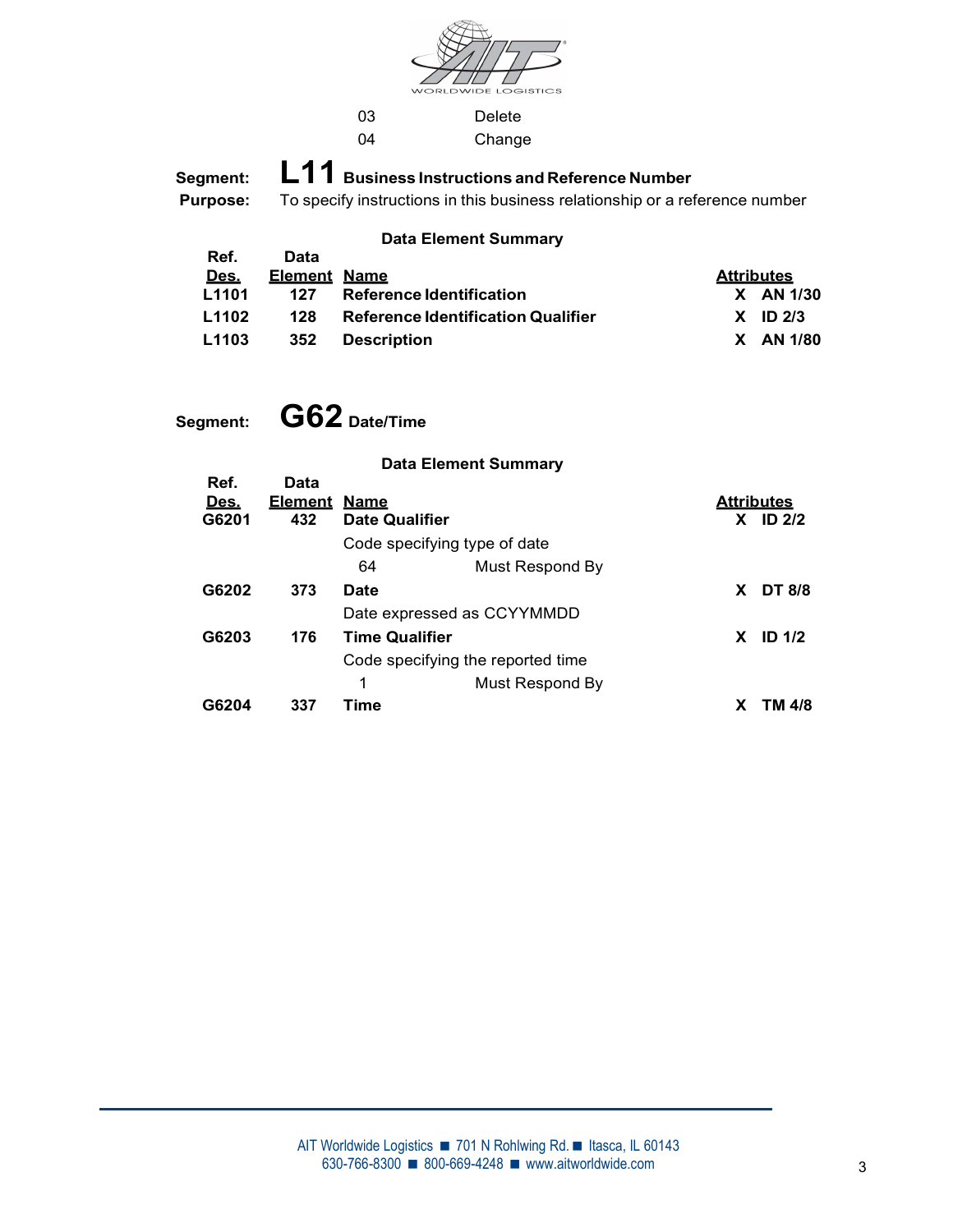

|   | Segment:                   | N1 Name                    |                                                            |                                       |  |  |
|---|----------------------------|----------------------------|------------------------------------------------------------|---------------------------------------|--|--|
|   | Usage:                     | Mandatory                  |                                                            |                                       |  |  |
|   | <b>Purpose:</b>            |                            | To identify a party by type of organization, name, andcode |                                       |  |  |
|   |                            |                            | <b>Data Element Summary</b>                                |                                       |  |  |
|   | Ref.                       | <b>Data</b>                |                                                            |                                       |  |  |
| Μ | Des.<br>N101               | <b>Element Name</b><br>98  | <b>Entity Identifier Code</b>                              | <b>Attributes</b><br><b>M</b> ID 2/3  |  |  |
|   |                            |                            | BT<br><b>Bill-to-Party</b>                                 |                                       |  |  |
|   |                            |                            | <b>SH</b><br>Shipper                                       |                                       |  |  |
|   | N102                       | 93                         | <b>Name</b>                                                | X AN 1/60                             |  |  |
|   | N103                       | 66                         | <b>Identification Code Qualifier</b>                       | <b>ID 1/2</b><br>X.                   |  |  |
|   | N104                       | 67                         | <b>Identification Code</b>                                 | X AN 2/80                             |  |  |
|   |                            |                            | Code identifying a party or other code                     |                                       |  |  |
|   |                            |                            |                                                            |                                       |  |  |
|   | Segment:                   |                            | N3 Address Information                                     |                                       |  |  |
|   | Usage:                     | Mandatory                  |                                                            |                                       |  |  |
|   | <b>Purpose:</b>            |                            | To specify the location of the named party                 |                                       |  |  |
|   |                            |                            | <b>Data Element Summary</b>                                |                                       |  |  |
|   | Ref.                       | <b>Data</b>                |                                                            |                                       |  |  |
| M | <u>Des.</u><br><b>N301</b> | <b>Element Name</b><br>166 | <b>Address Information</b>                                 | <b>Attributes</b><br><b>M</b> AN 1/55 |  |  |
|   |                            |                            |                                                            |                                       |  |  |
|   | N302                       | 166                        | <b>Address Information</b>                                 | O AN 1/55                             |  |  |
|   |                            |                            |                                                            |                                       |  |  |
|   |                            |                            |                                                            |                                       |  |  |
|   | Segment:                   |                            | N4 Geographic Location                                     |                                       |  |  |
|   | Usage:                     | Mandatory                  |                                                            |                                       |  |  |
|   |                            |                            | <b>Data Element Summary</b>                                |                                       |  |  |
|   | Ref.                       | <b>Data</b>                |                                                            |                                       |  |  |
|   | Des.<br>N401               | <b>Element Name</b><br>19  | <b>City Name</b>                                           | <b>Attributes</b><br><b>M AN 2/30</b> |  |  |
|   |                            |                            |                                                            |                                       |  |  |
|   | N402                       | 156                        | <b>State or Province Code</b>                              | <b>M ID 2/2</b>                       |  |  |
|   | N403                       | 116                        | <b>Postal Code</b>                                         | <b>MID3/15</b>                        |  |  |
|   | N404                       | 26                         | <b>Country Code</b>                                        | O ID 2/3                              |  |  |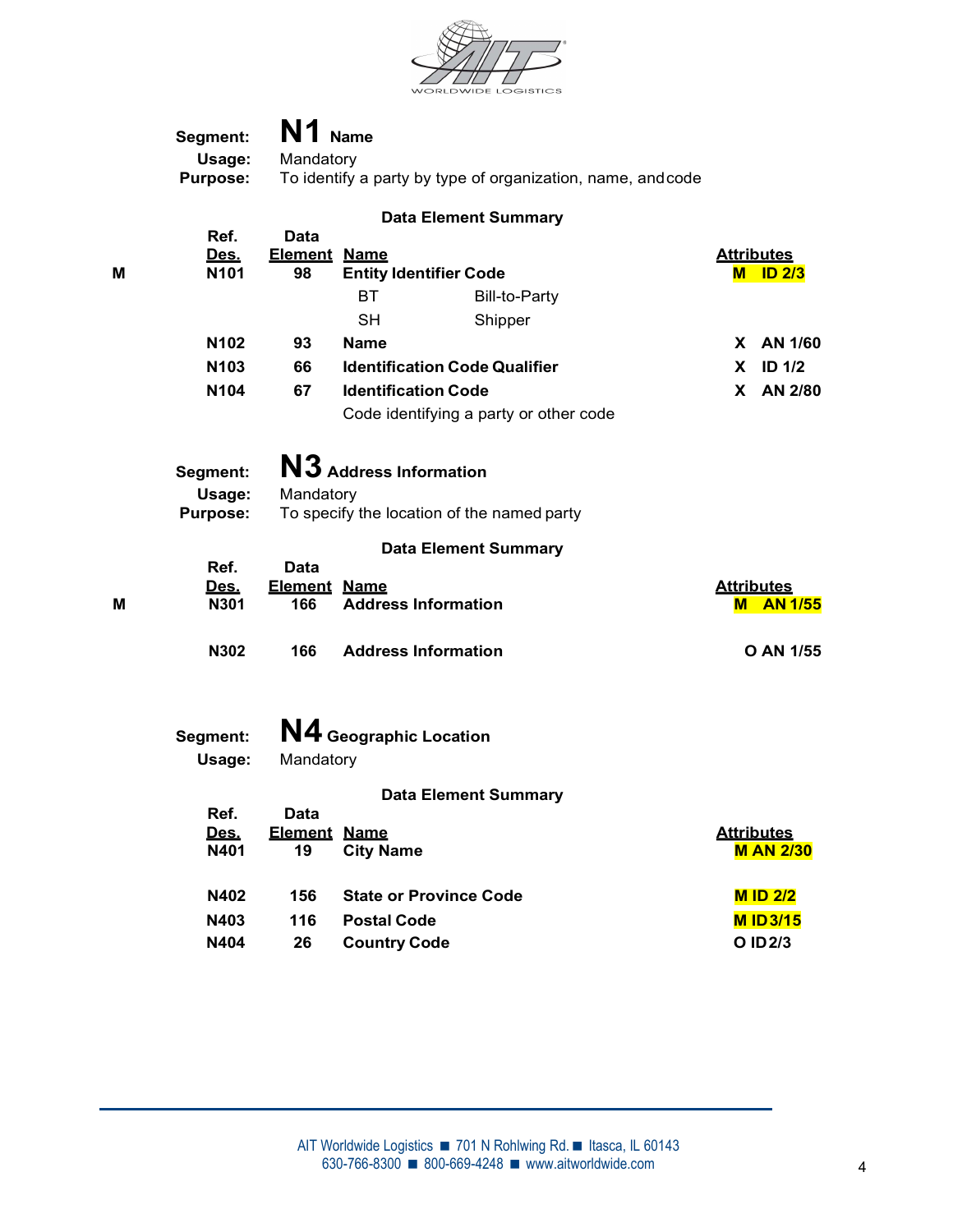

Data Element Summary



|   | Ref.<br>Des. | <b>Data</b><br>Element | <u>Name</u>                  |                                         |          | <b>Attributes</b> |  |
|---|--------------|------------------------|------------------------------|-----------------------------------------|----------|-------------------|--|
| М | <b>S501</b>  | 165                    |                              | <b>Stop Sequence Number</b>             |          | <b>M</b> NO 1/3   |  |
| М | <b>S502</b>  | 163                    | <b>Stop Reason Code</b>      |                                         |          | $M$ ID 2/2        |  |
|   |              |                        |                              | Code specifying the reason for the stop |          |                   |  |
|   |              |                        | LD                           | Load                                    |          |                   |  |
|   |              |                        | UL                           | Unload                                  |          |                   |  |
|   | <b>S503</b>  | 81                     | Weight                       |                                         |          | X R 1/10          |  |
|   | <b>S504</b>  | 188                    | <b>Weight Unit Code</b>      |                                         | <b>X</b> | <b>ID 1/1</b>     |  |
|   | <b>S505</b>  | 382                    |                              | <b>Number of Units Shipped</b>          |          | X R 1/10          |  |
|   | <b>S506</b>  | 355                    |                              | Unit or Basis for Measurement Code      | X.       | ID $2/2$          |  |
|   | <b>S507</b>  | 183                    | <b>Volume</b>                |                                         |          | $X$ R 1/8         |  |
|   | 508          | 184                    | <b>Volume Unit Qualifier</b> |                                         | X.       | <b>ID 1/1</b>     |  |
|   |              |                        |                              |                                         |          |                   |  |

Segment: L11 Business Instructions and Reference Number<br>Usage: Optional Optional<br>Telepositivipatruotionalin this busin

| Purpose: | To specify instructions in this business relationship or a reference number |
|----------|-----------------------------------------------------------------------------|
|          | <b>Data Element Summary</b>                                                 |
| Ref.     | Data                                                                        |

| Des. |                         | <b>Attributes</b>                                                                                                  |             |
|------|-------------------------|--------------------------------------------------------------------------------------------------------------------|-------------|
|      | 127                     |                                                                                                                    | $X$ AN 1/30 |
|      | 128                     |                                                                                                                    | $X$ ID 2/3  |
|      | 352                     |                                                                                                                    | X AN 1/80   |
|      | L1101<br>L1102<br>L1103 | Element Name<br><b>Reference Identification</b><br><b>Reference Identification Qualifier</b><br><b>Description</b> |             |

Segment: G62 Date/Time

| <b>Data Element Summary</b> |  |
|-----------------------------|--|
|-----------------------------|--|

| Ref.        | <b>Data</b>         |                       |                                   |                         |  |
|-------------|---------------------|-----------------------|-----------------------------------|-------------------------|--|
| <u>Des.</u> | <b>Element Name</b> |                       |                                   | <b>Attributes</b>       |  |
| G6201       | 432                 | <b>Date Qualifier</b> |                                   | <b>ID 2/2</b><br>X.     |  |
|             |                     |                       | Code specifying type of date      |                         |  |
|             |                     | 64                    | Must Respond By                   |                         |  |
| G6202       | 373                 | <b>Date</b>           |                                   | <b>DT 8/8</b><br>X.     |  |
|             |                     |                       | Date expressed as CCYYMMDD        |                         |  |
| G6203       | 176                 | <b>Time Qualifier</b> |                                   | ID <sub>1/2</sub><br>X. |  |
|             |                     |                       | Code specifying the reported time |                         |  |
|             |                     | 1                     | Must Respond By                   |                         |  |
|             |                     |                       |                                   |                         |  |

 $630-766-8300$   $\blacksquare$  800-669-4248  $\blacksquare$  www.aitworldwide.com AIT Worldwide Logistics ■ 701 N Rohlwing Rd. ■ Itasca, IL 60143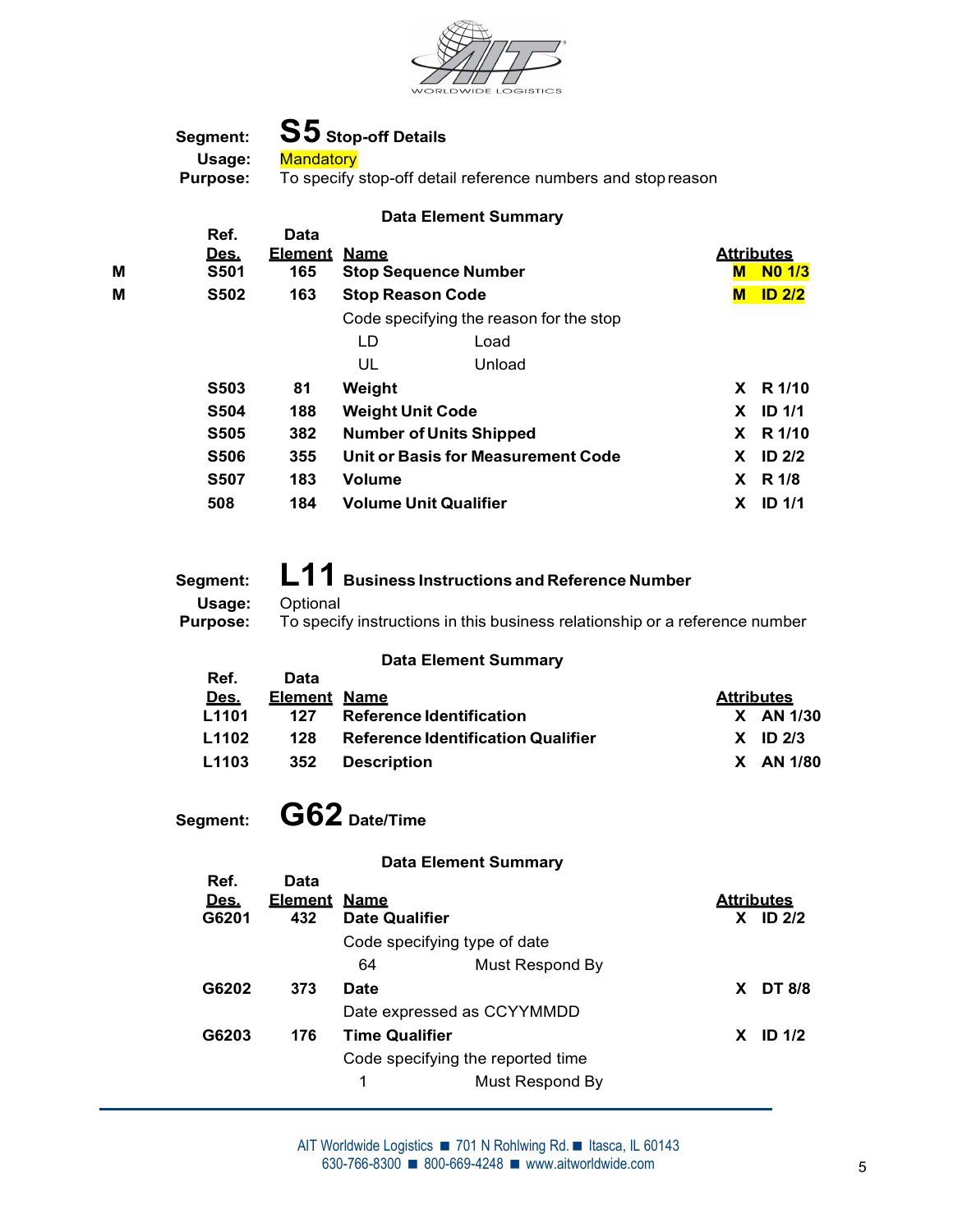

G6204 337 Time X TM 4/8

|   | Segment:                  | N1 Name                                                                |                                      |                   |  |  |  |  |
|---|---------------------------|------------------------------------------------------------------------|--------------------------------------|-------------------|--|--|--|--|
|   | Usage:<br><b>Purpose:</b> | Optional<br>To identify a party by type of organization, name, andcode |                                      |                   |  |  |  |  |
|   |                           |                                                                        | <b>Data Element Summary</b>          |                   |  |  |  |  |
|   | Ref.<br>Des.              | <b>Data</b><br><b>Element Name</b>                                     |                                      | <b>Attributes</b> |  |  |  |  |
| M | N101                      | 98                                                                     | <b>Entity Identifier Code</b>        | M ID 2/3          |  |  |  |  |
|   |                           |                                                                        | <b>SF</b><br>Ship From               |                   |  |  |  |  |
|   |                           |                                                                        | <b>ST</b><br>Ship To                 |                   |  |  |  |  |
|   | N102                      | 93                                                                     | <b>Name</b>                          | X AN 1/60         |  |  |  |  |
|   | N103                      | 66                                                                     | <b>Identification Code Qualifier</b> | $X$ ID $1/2$      |  |  |  |  |
|   | N104                      | 67                                                                     | <b>Identification Code</b>           | X AN 2/80         |  |  |  |  |
|   | Segment:                  |                                                                        | N3 Address Information               |                   |  |  |  |  |
|   | Usage:                    | Optional                                                               |                                      |                   |  |  |  |  |
|   | <b>Purpose:</b>           | To specify the location of the named party                             |                                      |                   |  |  |  |  |
|   |                           |                                                                        |                                      |                   |  |  |  |  |
|   | Ref.                      | <b>Data</b>                                                            | <b>Data Element Summary</b>          |                   |  |  |  |  |
|   | Des.                      | <b>Element Name</b>                                                    |                                      | <b>Attributes</b> |  |  |  |  |
| M | N301                      | 166                                                                    | <b>Address Information</b>           | M AN 1/55         |  |  |  |  |
|   | N302                      | 166                                                                    | <b>Address Information</b>           | O AN 1/55         |  |  |  |  |
|   |                           |                                                                        |                                      |                   |  |  |  |  |
|   | Segment:                  |                                                                        | N4 Geographic Location               |                   |  |  |  |  |
|   | Usage:                    | Optional                                                               |                                      |                   |  |  |  |  |
|   | <b>Purpose:</b>           | To specify the geographic place of the named party                     |                                      |                   |  |  |  |  |
|   | Ref.                      | <b>Data</b>                                                            | <b>Data Element Summary</b>          |                   |  |  |  |  |
|   | Des.                      | <b>Element Name</b>                                                    |                                      | <b>Attributes</b> |  |  |  |  |
|   | N401                      | 19                                                                     | <b>City Name</b>                     | O AN 2/30         |  |  |  |  |
|   | N402                      | 156                                                                    | <b>State or Province Code</b>        | O ID 2/2          |  |  |  |  |
|   | N403                      | 116                                                                    | <b>Postal Code</b>                   | O ID 3/15         |  |  |  |  |
|   | N404                      | 26                                                                     | <b>Country Code</b>                  | O ID 2/3          |  |  |  |  |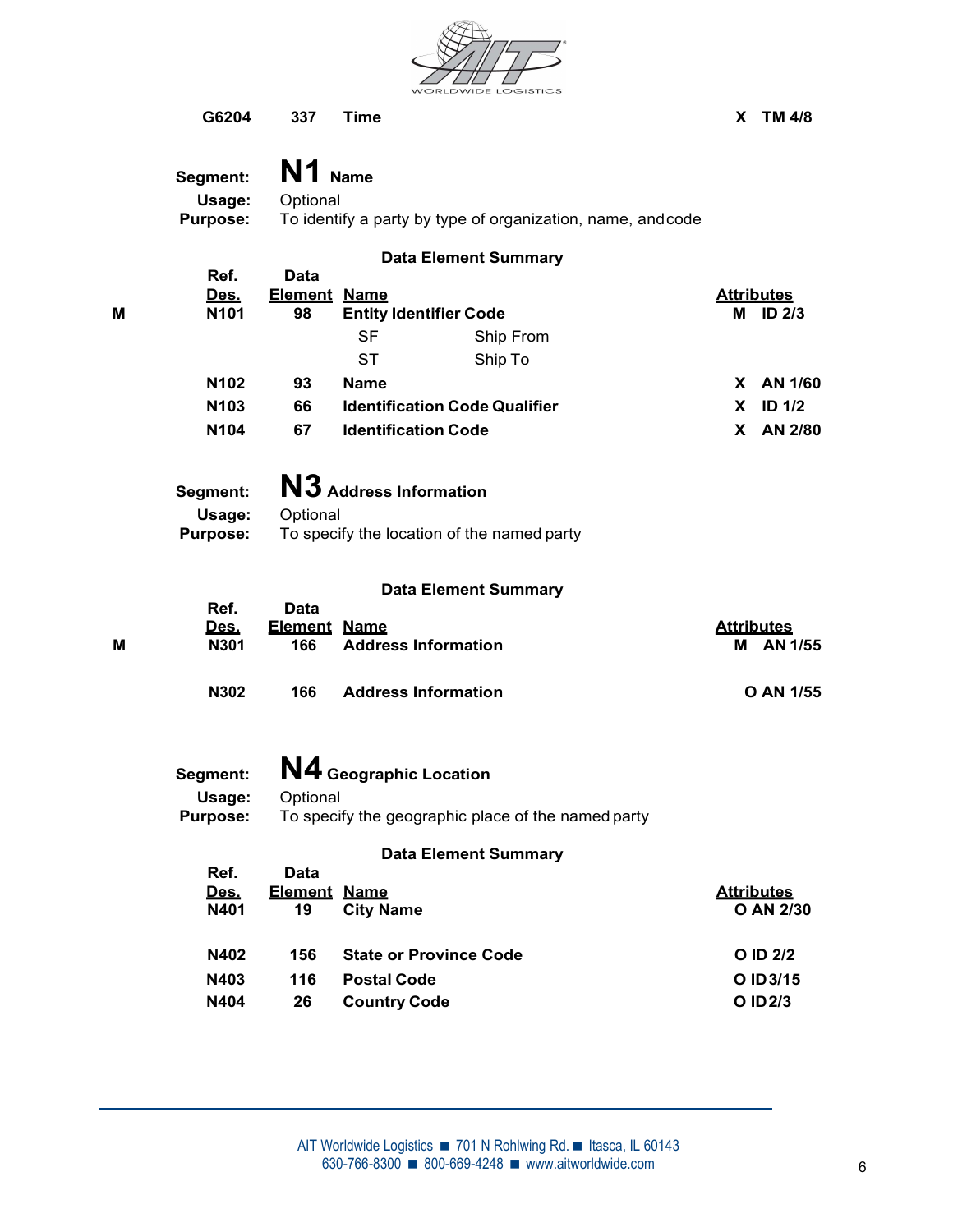

# Segment: L5 Description, Marks and Numbers<br>Usage: Optional<br>Purpose: To specify the line item in terms of descript Optional  $\overline{\mathrm{T}}\mathrm{o}$  specify the line item in terms of description, quantity, packaging, and marks and numbers

## Data Element Summary

| Ref. | Data                |                                    |                   |
|------|---------------------|------------------------------------|-------------------|
| Des. | <b>Element Name</b> |                                    | <b>Attributes</b> |
| L502 | 79                  | <b>Lading Description</b>          | <b>O AN 1/50</b>  |
| L503 | 22                  | <b>Commodity Code</b>              | AN 1/30<br>X.     |
|      |                     |                                    |                   |
| L505 | 103                 | <b>Packaging Code</b>              | <b>O AN 3/5</b>   |
| L506 | 87                  | <b>Marks and Numbers</b>           | AN 1/48<br>X.     |
| L507 | 88                  | <b>Marks and Numbers Qualifier</b> | O ID 1/2          |
|      |                     |                                    |                   |

| Segment:<br>Usage: |                     | L3 Total Weight and Charges<br>Optional |  |                   |  |  |  |  |  |
|--------------------|---------------------|-----------------------------------------|--|-------------------|--|--|--|--|--|
|                    |                     |                                         |  |                   |  |  |  |  |  |
| Ref.               | Data                | <b>Data Element Summary</b>             |  |                   |  |  |  |  |  |
| Des.               | <b>Element Name</b> |                                         |  | <b>Attributes</b> |  |  |  |  |  |
| L301               | 81                  | Weight                                  |  | X R 1/10          |  |  |  |  |  |
| L302               | 187                 | <b>Weight Qualifier</b>                 |  | $X$ ID 1/2        |  |  |  |  |  |
| L309               | 183                 | Volume                                  |  | X R 1/8           |  |  |  |  |  |
| L310               | 184                 | <b>Volume Unit Qualifier</b>            |  | $X$ ID 1/1        |  |  |  |  |  |
|                    |                     |                                         |  |                   |  |  |  |  |  |
| L311               | 80                  | <b>Lading Quantity</b>                  |  | O N0 1/7          |  |  |  |  |  |
| L312               | 188                 | <b>Weight Unit Code</b>                 |  | O ID 1/1          |  |  |  |  |  |
|                    |                     |                                         |  |                   |  |  |  |  |  |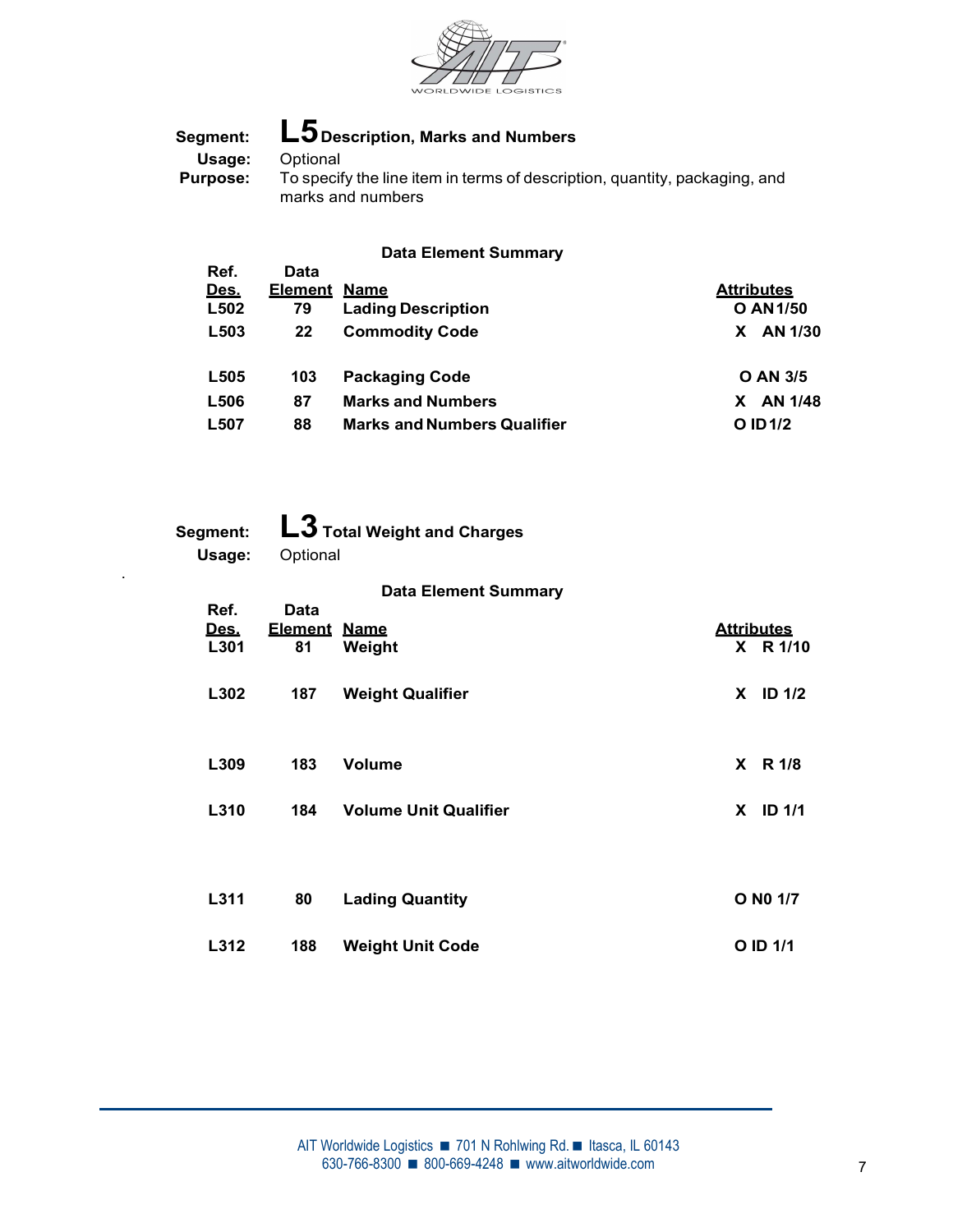

|   | Segment:                                       |                                                                                                                                                   | <b>SE</b> Transaction Set Trailer                                                                                                             |   |                   |  |
|---|------------------------------------------------|---------------------------------------------------------------------------------------------------------------------------------------------------|-----------------------------------------------------------------------------------------------------------------------------------------------|---|-------------------|--|
|   | <b>Position:</b>                               | 020                                                                                                                                               |                                                                                                                                               |   |                   |  |
|   | Loop:                                          |                                                                                                                                                   |                                                                                                                                               |   |                   |  |
|   | Level:                                         | Summary                                                                                                                                           |                                                                                                                                               |   |                   |  |
|   | Usage:                                         | Mandatory                                                                                                                                         |                                                                                                                                               |   |                   |  |
|   | <b>Max Use:</b>                                |                                                                                                                                                   |                                                                                                                                               |   |                   |  |
|   | <b>Purpose:</b>                                | segments)                                                                                                                                         | To indicate the end of the transaction set and provide the count of the<br>transmitted segments (including the beginning (ST) and ending (SE) |   |                   |  |
|   | <b>Syntax Notes:</b><br><b>Semantic Notes:</b> |                                                                                                                                                   |                                                                                                                                               |   |                   |  |
|   | <b>Comments:</b>                               | $\mathbf 1$                                                                                                                                       | SE is the last segment of each transaction set.                                                                                               |   |                   |  |
|   |                                                |                                                                                                                                                   |                                                                                                                                               |   |                   |  |
|   |                                                |                                                                                                                                                   | <b>Data Element Summary</b>                                                                                                                   |   |                   |  |
|   | Ref.                                           | Data                                                                                                                                              |                                                                                                                                               |   |                   |  |
|   | <u>Des.</u>                                    | <b>Element Name</b>                                                                                                                               |                                                                                                                                               |   | <u>Attributes</u> |  |
| М | <b>SE01</b>                                    | 96                                                                                                                                                | <b>Number of Included Segments</b>                                                                                                            | м | NO 1/10           |  |
|   |                                                |                                                                                                                                                   | Total number of segments included in a transaction set including<br>ST and SE segments                                                        |   |                   |  |
| М | <b>SE02</b>                                    | 329                                                                                                                                               | <b>Transaction Set Control Number</b>                                                                                                         | м | AN 4/9            |  |
|   |                                                | Identifying control number that must be unique within the<br>transaction set functional group assigned by the originator for a<br>transaction set |                                                                                                                                               |   |                   |  |